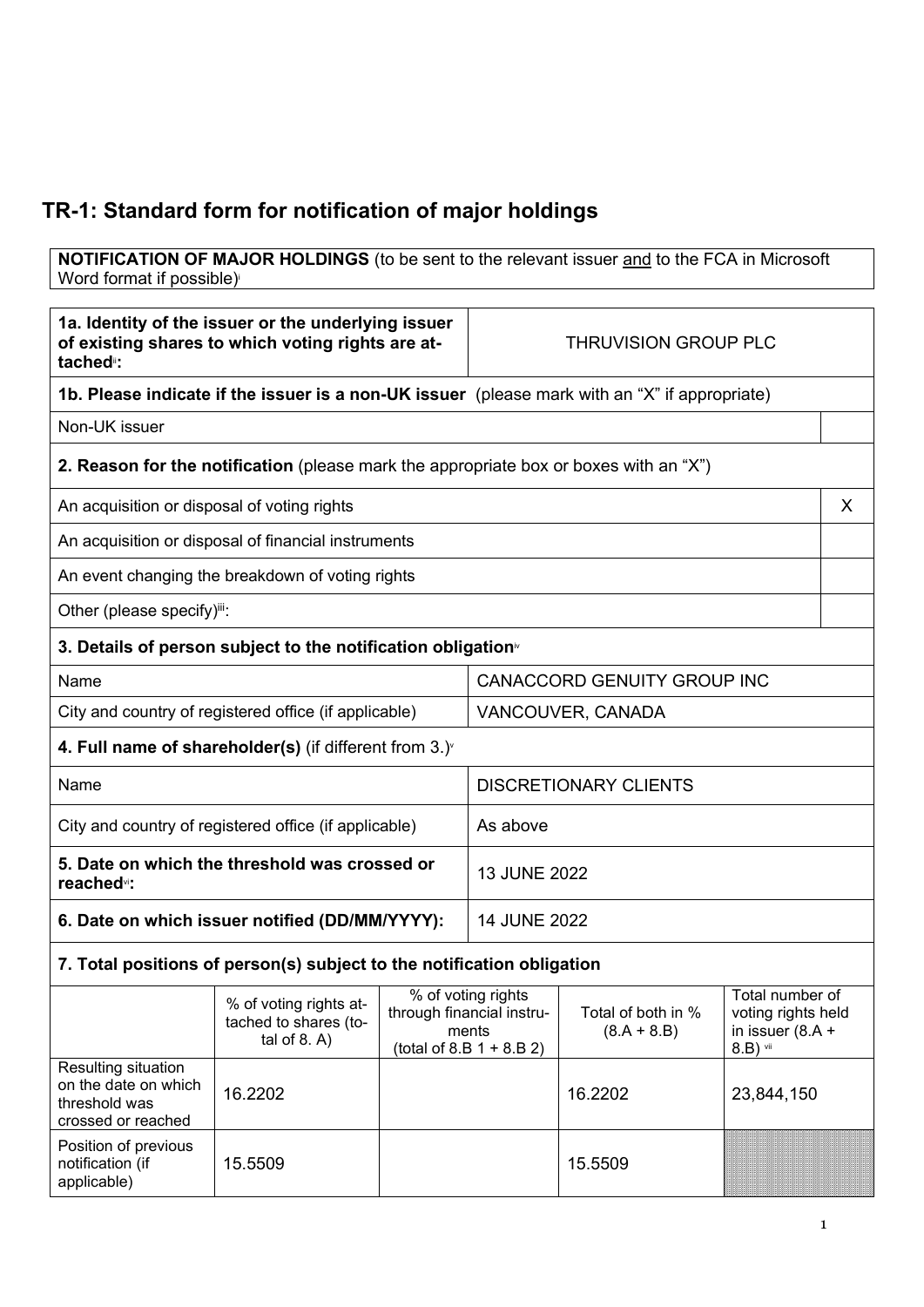## **8. Notified details of the resulting situation on the date on which the threshold was crossed or reached**viii

## **A: Voting rights attached to shares**

| Class/type of<br>shares | Number of voting rightsix |                               | % of voting rights        |                               |
|-------------------------|---------------------------|-------------------------------|---------------------------|-------------------------------|
| ISIN code (if possible) | <b>Direct</b><br>(DTR5.1) | <b>Indirect</b><br>(DTR5.2.1) | <b>Direct</b><br>(DTR5.1) | <b>Indirect</b><br>(DTR5.2.1) |
| GB00B627R876            |                           | 23,844,150                    |                           | 16.2202                       |
|                         |                           |                               |                           |                               |
|                         |                           |                               |                           |                               |
| <b>SUBTOTAL 8. A</b>    | 23,844,150                |                               | 16.2202                   |                               |

| B 1: Financial Instruments according to DTR5.3.1R (1) (a) |                                        |                                         |                                                                                                        |                    |
|-----------------------------------------------------------|----------------------------------------|-----------------------------------------|--------------------------------------------------------------------------------------------------------|--------------------|
| Type of financial in-<br>strument                         | <b>Expiration</b><br>date <sup>x</sup> | Exercise/<br><b>Conversion Periodxi</b> | <b>Number of voting rights</b><br>that may be acquired if<br>the instrument is<br>exercised/converted. | % of voting rights |
|                                                           |                                        |                                         |                                                                                                        |                    |
|                                                           |                                        |                                         |                                                                                                        |                    |
|                                                           |                                        |                                         |                                                                                                        |                    |
|                                                           |                                        | <b>SUBTOTAL 8. B 1</b>                  |                                                                                                        |                    |

| B 2: Financial Instruments with similar economic effect according to DTR5.3.1R (1) (b) |                               |                                               |                                                     |                            |                    |
|----------------------------------------------------------------------------------------|-------------------------------|-----------------------------------------------|-----------------------------------------------------|----------------------------|--------------------|
| <b>Type of financial</b><br>instrument                                                 | <b>Expiration</b><br>$date^x$ | Exercise/<br><b>Conversion Pe-</b><br>riod xi | <b>Physical or</b><br>cash<br><b>settlement</b> xii | Number of<br>voting rights | % of voting rights |
|                                                                                        |                               |                                               |                                                     |                            |                    |
|                                                                                        |                               |                                               |                                                     |                            |                    |
|                                                                                        |                               |                                               |                                                     |                            |                    |
|                                                                                        |                               |                                               | <b>SUBTOTAL</b><br>8.B.2                            |                            |                    |